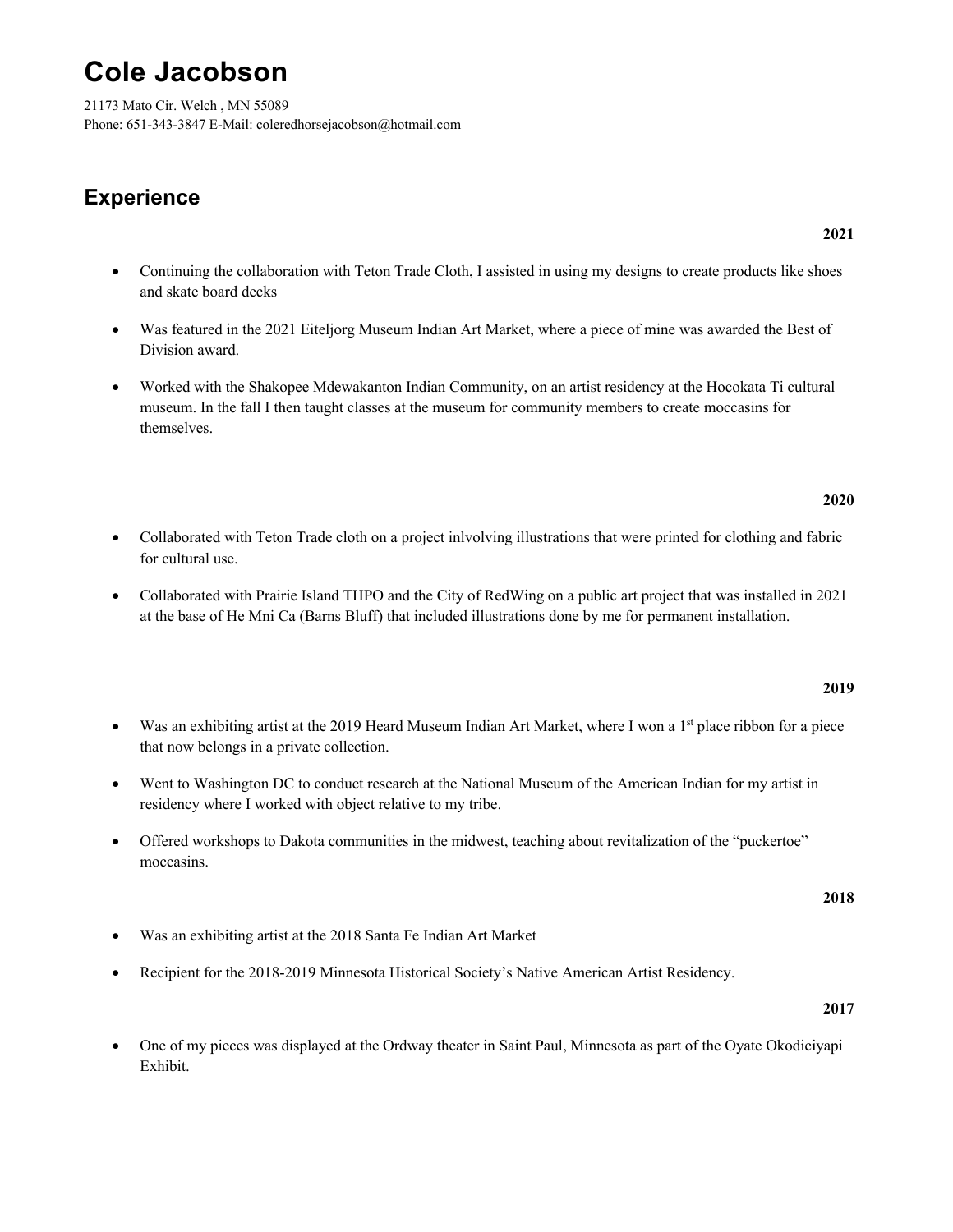- Currently one of my works is included in an exhibition that will be traveling for the next three years throughout the Great Plains.
- I was invited to be included in the Reframe Minnesota art exhibition for the summer of 2016 at the All My Relations Art Gallery, where my piece also sold to an individual.

 **2015**

- As a part of my Art in Community Class at MCAD, I headed a community art event, where spoken word artists, and poets exhibited their work, which was hosted at the All My Relations Gallery
- I created work that was on display at the Minneapolis Institute of Arts, which was created for their Native Youth Artists program for the summer of 2015
- I worked with the All My Relations Arts Gallery in Minneapolis for a summer internship, where I learned docent training in exhibition installation.
- Completed 120 Credit Hours during my time at the gallery.
- My work was selected to be included in the 2015 On Fertile Grounds Exhibition, at All My Relations Gallery.

#### **2014**

§ I was accepted to the MNHS American Indian Museum Fellows program, out of more than 20 applicants and among 9 recipients. I have used this opportunity to create connections among the Native Community of the Twin Cities, as well as in the museum field.

#### **2012**

§ I entered into a local competition within my High School, which I won and my piece was then sent onto the national competition, it was then chosen in the top 10 winners.

• The 10 works, including the winning artwork and winning essay, toured throughout the country to many art galleries in a traveling exhibition. After a year the work was returned to me, and is in my possession along with a plaque of recognition.

#### **Commissions**

- I was commissioned by the Prairie Island Indian Community to paint a canvas tipi, which was displayed in the Treasure Island Casino Hotel lobby for the Native American Heritage Month of November.
- Collaborated with the Prairie Island Pow Wow committee and its graphic designers to create design work for their Traditional and Contest Pow Wow posters.
- I have sold pieces to private collecters.

## **Education**